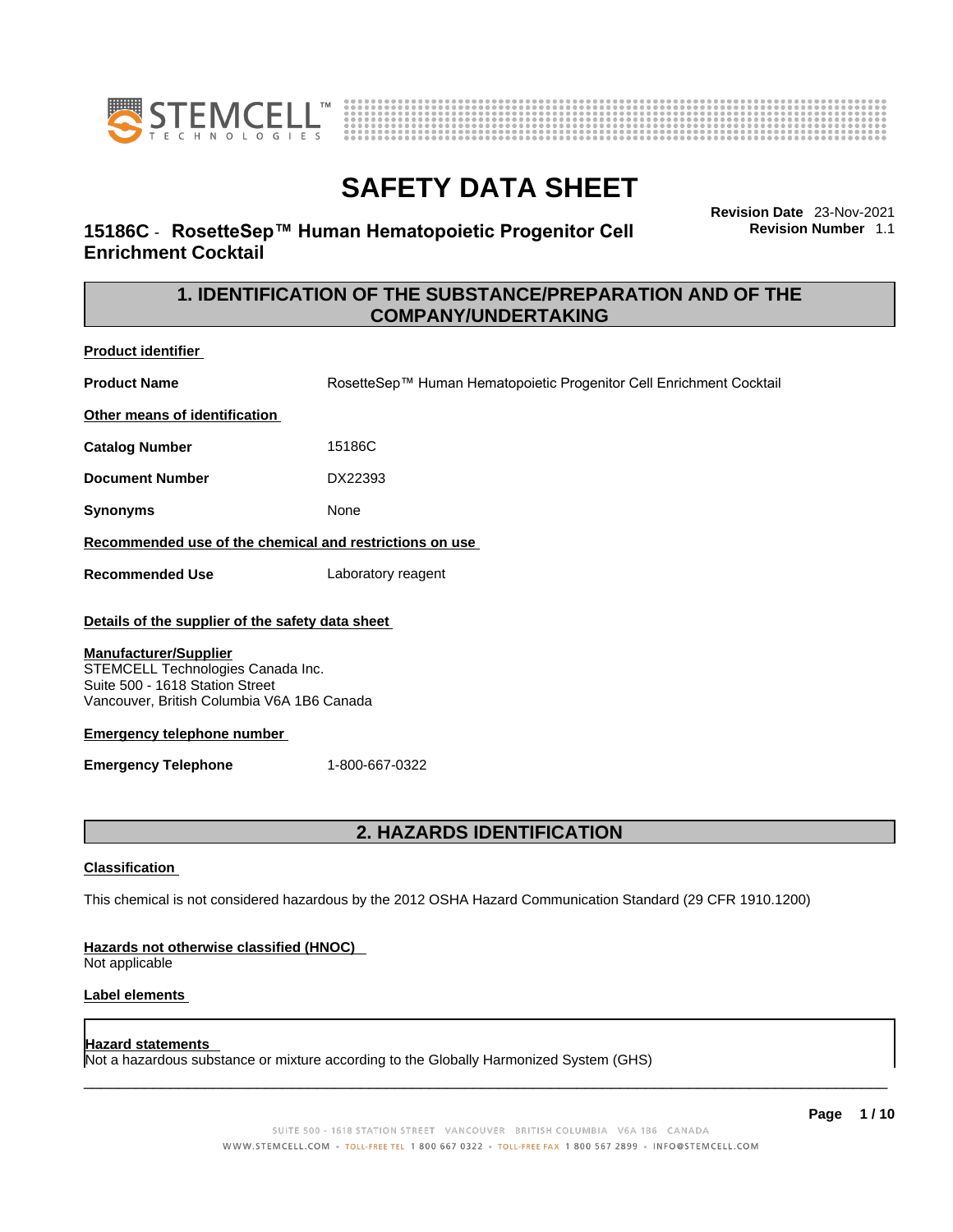



# \_\_\_\_\_\_\_\_\_\_\_\_\_\_\_\_\_\_\_\_\_\_\_\_\_\_\_\_\_\_\_\_\_\_\_\_\_\_\_\_\_\_\_\_\_\_\_\_\_\_\_\_\_\_\_\_\_\_\_\_\_\_\_\_\_\_\_\_\_\_\_\_\_\_\_\_\_\_\_\_\_\_\_\_\_\_\_\_\_\_\_\_\_ **Revision Date** 23-Nov-2021 **15186C** - **RosetteSep™ Human Hematopoietic Progenitor Cell Enrichment Cocktail**

The product contains no substances which at their given concentration, are considered to be hazardous to health.

**Appearance** Clear **Physical state** Liquid **Odor** No data available

**Revision Number** 1.1

**Other Information** 

Not applicable

**Unknown acute toxicity** 0 % of the mixture consists of ingredient(s) of unknown toxicity

0 % of the mixture consists of ingredient(s) of unknown acute oral toxicity

0 % of the mixture consists of ingredient(s) of unknown acute dermal toxicity

0 % of the mixture consists of ingredient(s) of unknown acute inhalation toxicity (gas)

0 % of the mixture consists of ingredient(s) of unknown acute inhalation toxicity (vapor)

0 % of the mixture consists of ingredient(s) of unknown acute inhalation toxicity (dust/mist)

## **3. COMPOSITION/INFORMATION ON INGREDIENTS**

### **Substance**

Not applicable.

### **Mixture**

Not a hazardous substance or mixture according to the Globally Harmonized System (GHS)

\*The exact percentage (concentration) ofcomposition has been withheld as a trade secret.

## **4. FIRST AID MEASURES**

### **Description of first aid measures**

| <b>Inhalation</b>   | Remove to fresh air.                                                                                                    |
|---------------------|-------------------------------------------------------------------------------------------------------------------------|
| Eye contact         | Rinse thoroughly with plenty of water for at least 15 minutes, lifting lower and upper eyelids.<br>Consult a physician. |
| <b>Skin contact</b> | Wash skin with soap and water.                                                                                          |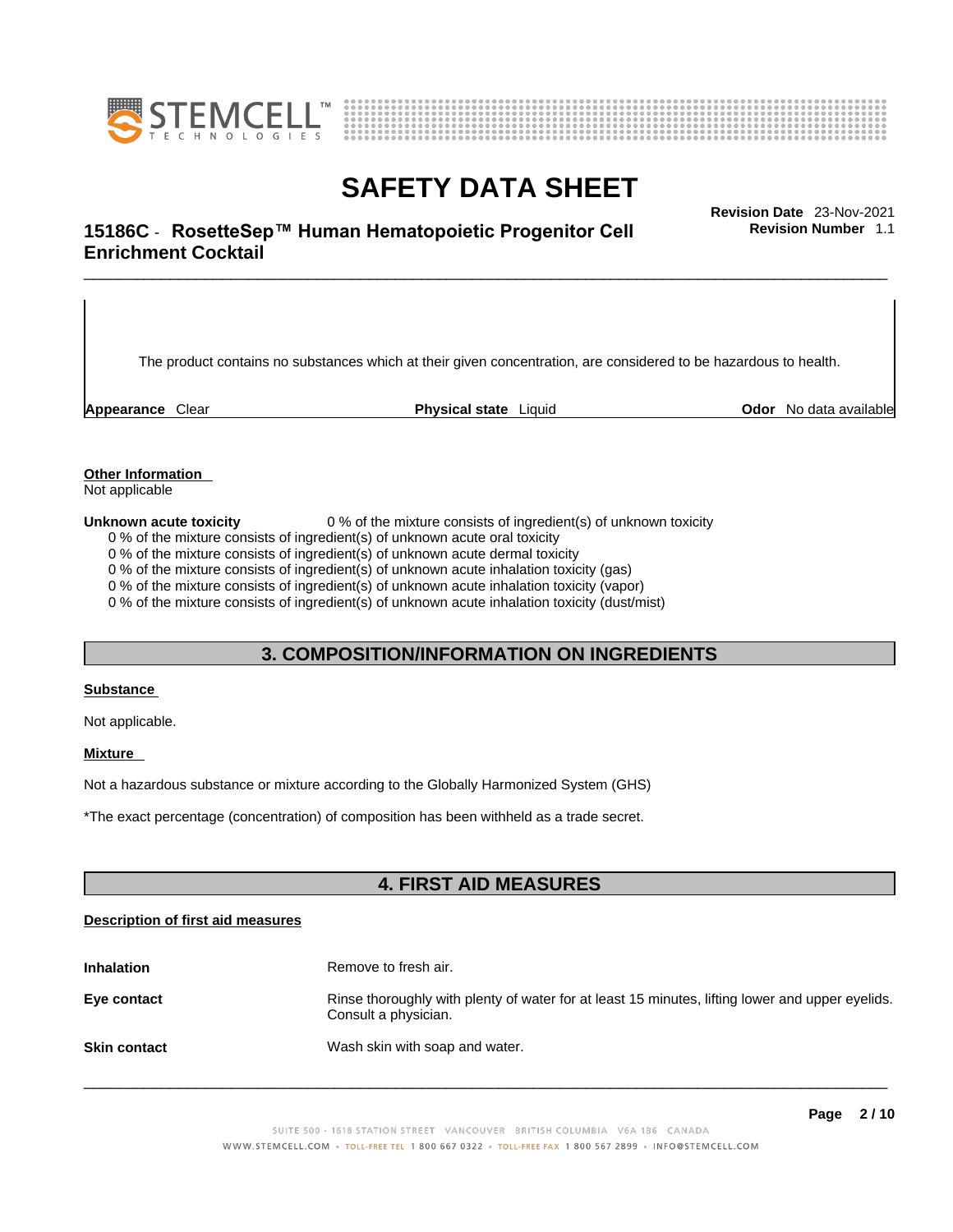



# \_\_\_\_\_\_\_\_\_\_\_\_\_\_\_\_\_\_\_\_\_\_\_\_\_\_\_\_\_\_\_\_\_\_\_\_\_\_\_\_\_\_\_\_\_\_\_\_\_\_\_\_\_\_\_\_\_\_\_\_\_\_\_\_\_\_\_\_\_\_\_\_\_\_\_\_\_\_\_\_\_\_\_\_\_\_\_\_\_\_\_\_\_ **Revision Date** 23-Nov-2021 **15186C** - **RosetteSep™ Human Hematopoietic Progenitor Cell Enrichment Cocktail**

**Revision Number** 1.1

| Ingestion                                                                                                          | Clean mouth with water and drink afterwards plenty of water.                                                                          |  |
|--------------------------------------------------------------------------------------------------------------------|---------------------------------------------------------------------------------------------------------------------------------------|--|
| Most important symptoms and effects, both acute and delayed                                                        |                                                                                                                                       |  |
| <b>Symptoms</b>                                                                                                    | No information available.                                                                                                             |  |
| Indication of any immediate medical attention and special treatment needed                                         |                                                                                                                                       |  |
| <b>Note to physicians</b>                                                                                          | Treat symptomatically.                                                                                                                |  |
|                                                                                                                    | <b>5. FIRE-FIGHTING MEASURES</b>                                                                                                      |  |
| Suitable Extinguishing Media                                                                                       | Use extinguishing measures that are appropriate to local circumstances and the<br>surrounding environment.                            |  |
| Unsuitable extinguishing media                                                                                     | CAUTION: Use of water spray when fighting fire may be inefficient.                                                                    |  |
| Specific hazards arising from the<br>chemical                                                                      | No information available.                                                                                                             |  |
| <b>Explosion data</b><br>Sensitivity to Mechanical Impact None.<br><b>Sensitivity to Static Discharge</b><br>None. |                                                                                                                                       |  |
| Special protective equipment for<br>fire-fighters                                                                  | Firefighters should wear self-contained breathing apparatus and full firefighting turnout<br>gear. Use personal protection equipment. |  |
|                                                                                                                    | <b>6. ACCIDENTAL RELEASE MEASURES</b>                                                                                                 |  |
|                                                                                                                    | Personal precautions, protective equipment and emergency procedures                                                                   |  |
| <b>Personal precautions</b>                                                                                        | Ensure adequate ventilation.                                                                                                          |  |
| <b>Environmental precautions</b>                                                                                   |                                                                                                                                       |  |

**Environmental precautions** See Section 12 for additional Ecological Information.

### **Methods and material for containment and cleaning up**

**Methods for containment** Prevent further leakage or spillage if safe to do so.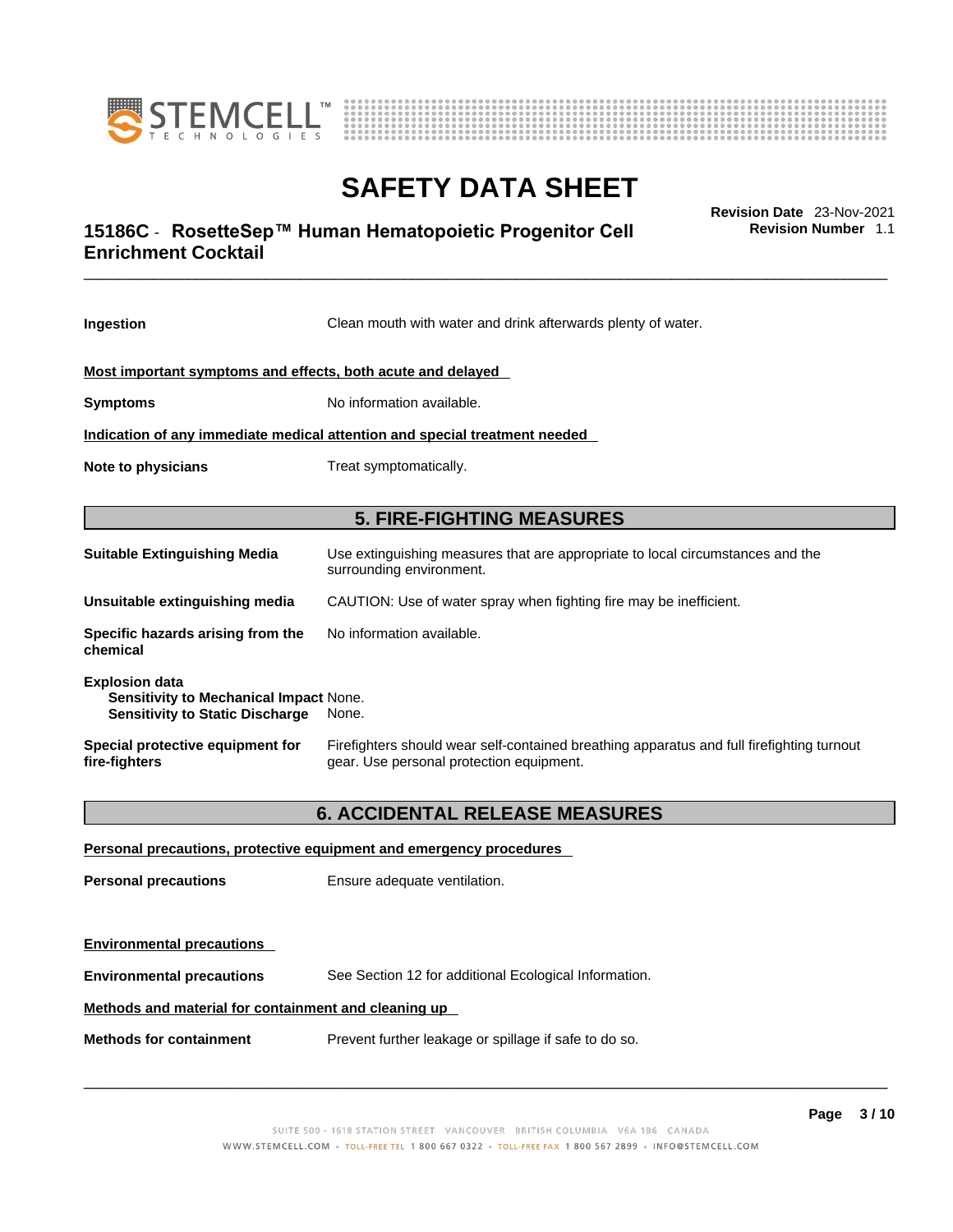



# \_\_\_\_\_\_\_\_\_\_\_\_\_\_\_\_\_\_\_\_\_\_\_\_\_\_\_\_\_\_\_\_\_\_\_\_\_\_\_\_\_\_\_\_\_\_\_\_\_\_\_\_\_\_\_\_\_\_\_\_\_\_\_\_\_\_\_\_\_\_\_\_\_\_\_\_\_\_\_\_\_\_\_\_\_\_\_\_\_\_\_\_\_ **Revision Date** 23-Nov-2021 **15186C** - **RosetteSep™ Human Hematopoietic Progenitor Cell Enrichment Cocktail**

**Revision Number** 1.1

| Methods for cleaning up         | Pick up and transfer to properly labeled containers.                                 |
|---------------------------------|--------------------------------------------------------------------------------------|
| Prevention of secondary hazards | Clean contaminated objects and areas thoroughly observing environmental regulations. |

## **7. HANDLING AND STORAGE**

| Advice on safe handling   | Handle in accordance with good industrial hygiene and safety practice.              |  |
|---------------------------|-------------------------------------------------------------------------------------|--|
|                           | Conditions for safe storage, including any incompatibilities                        |  |
| <b>Storage Conditions</b> | Store in accordance with information listed on the Product Information Sheet (PIS). |  |

### **8. EXPOSURE CONTROLS/PERSONAL PROTECTION**

| <b>Control parameters</b> |
|---------------------------|
|---------------------------|

**Precautions for safe handling**

**Exposure Limits** This product, as supplied, does not contain any hazardous materials with occupational exposure limits established by the region specific regulatory bodies.

### **Appropriate engineering controls**

| <b>Engineering controls</b> | Showers              |  |
|-----------------------------|----------------------|--|
|                             | Eyewash stations     |  |
|                             | Ventilation systems. |  |
|                             |                      |  |

**Individual protection measures, such as personal protective equipment Eye/face protection** No special protective equipment required. **Skin and body protection** No special protective equipment required. **Respiratory protection** No protective equipment is needed under normal use conditions. If exposure limits are exceeded or irritation is experienced, ventilation and evacuation may be required. **General hygiene considerations** Handle in accordance with good industrial hygiene and safety practice.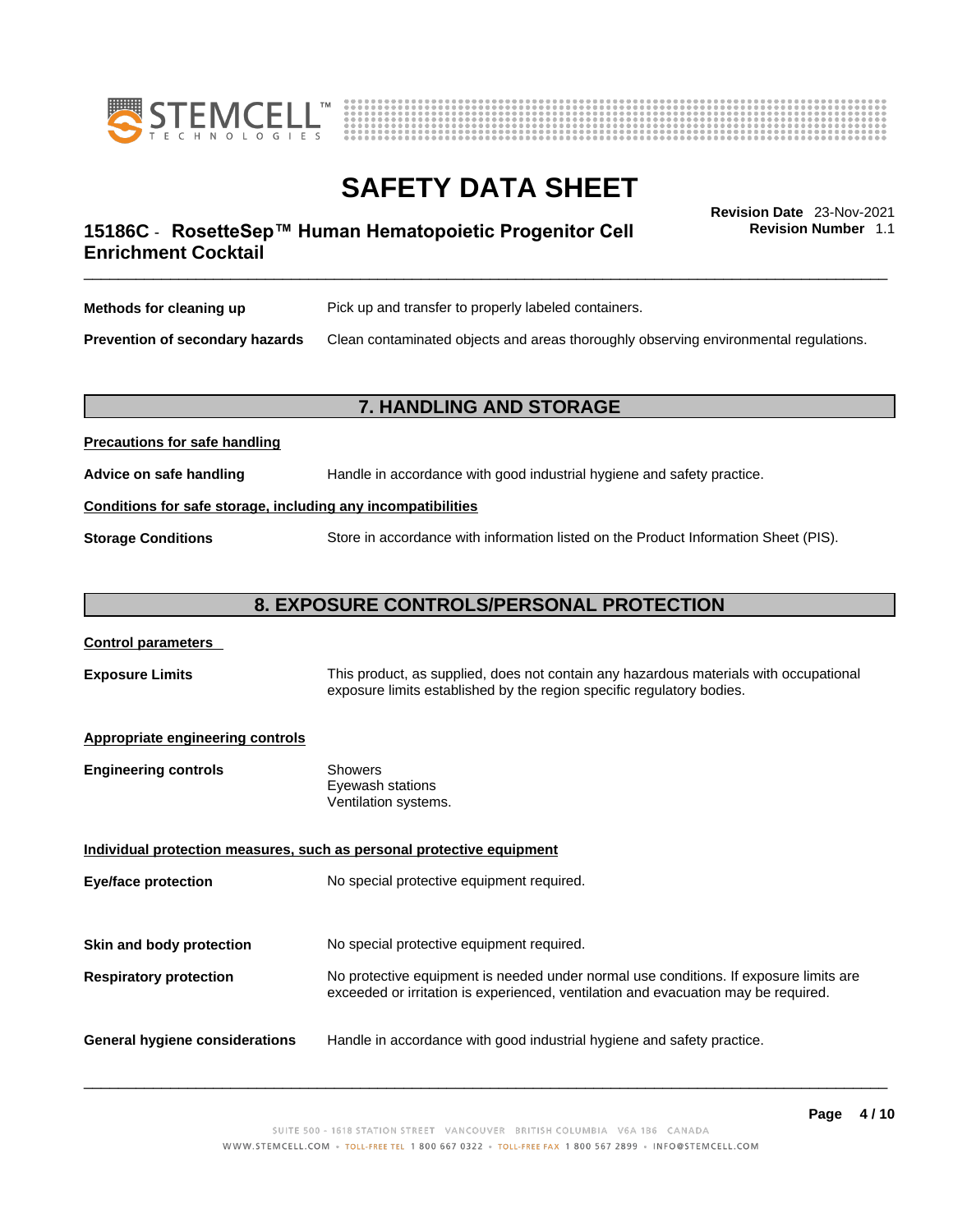



# \_\_\_\_\_\_\_\_\_\_\_\_\_\_\_\_\_\_\_\_\_\_\_\_\_\_\_\_\_\_\_\_\_\_\_\_\_\_\_\_\_\_\_\_\_\_\_\_\_\_\_\_\_\_\_\_\_\_\_\_\_\_\_\_\_\_\_\_\_\_\_\_\_\_\_\_\_\_\_\_\_\_\_\_\_\_\_\_\_\_\_\_\_ **Revision Date** 23-Nov-2021 **15186C** - **RosetteSep™ Human Hematopoietic Progenitor Cell Enrichment Cocktail**

**Revision Number** 1.1

| 9. PHYSICAL AND CHEMICAL PROPERTIES                   |                                     |                  |  |
|-------------------------------------------------------|-------------------------------------|------------------|--|
| Information on basic physical and chemical properties |                                     |                  |  |
| <b>Physical state</b>                                 | Liquid                              |                  |  |
| Appearance                                            | Clear                               |                  |  |
| Color                                                 | No information available            |                  |  |
| Odor                                                  | No data available                   |                  |  |
| Odor threshold                                        | No data available                   |                  |  |
| Property                                              | Values                              | Remarks • Method |  |
| рH                                                    | No data available                   | None known       |  |
| Melting point / freezing point                        | No data available                   | None known       |  |
| Boiling point / boiling range                         | No data available                   | None known       |  |
| <b>Flash point</b>                                    | No data available                   | None known       |  |
| <b>Evaporation rate</b>                               | No data available                   | None known       |  |
| Flammability (solid, gas)                             | No data available                   | None known       |  |
| <b>Flammability Limit in Air</b>                      |                                     | None known       |  |
| <b>Upper flammability limit:</b>                      | No data available                   |                  |  |
| Lower flammability limit:                             | No data available                   |                  |  |
| Vapor pressure                                        | No data available                   | None known       |  |
| Vapor density                                         | No data available                   | None known       |  |
| <b>Relative density</b>                               | No data available                   | None known       |  |
| <b>Water solubility</b>                               | No data available                   | None known       |  |
| Solubility in other solvents                          | No data available                   | None known       |  |
| <b>Partition coefficient</b>                          | No data available                   | None known       |  |
| <b>Autoignition temperature</b>                       | No data available                   | None known       |  |
| <b>Decomposition temperature</b>                      | No data available                   | None known       |  |
| Kinematic viscosity                                   | No data available                   | None known       |  |
| <b>Dynamic viscosity</b>                              | No data available                   | None known       |  |
| <b>Explosive properties</b>                           | No data available                   |                  |  |
| <b>Oxidizing properties</b>                           | No information available            |                  |  |
| <b>Other Information</b>                              |                                     |                  |  |
| <b>Softening point</b>                                | No information available            |                  |  |
| Molecular weight                                      | No information available            |                  |  |
| Molecular formula                                     | No information available            |                  |  |
| <b>VOC Content (%)</b>                                | No information available            |                  |  |
| <b>Liquid Density</b>                                 | No information available            |                  |  |
| <b>Bulk density</b>                                   | No information available            |                  |  |
|                                                       | <b>10. STABILITY AND REACTIVITY</b> |                  |  |
|                                                       |                                     |                  |  |

**Reactivity No information available.** 

**Chemical stability** Stable under recommended transport or storage conditions.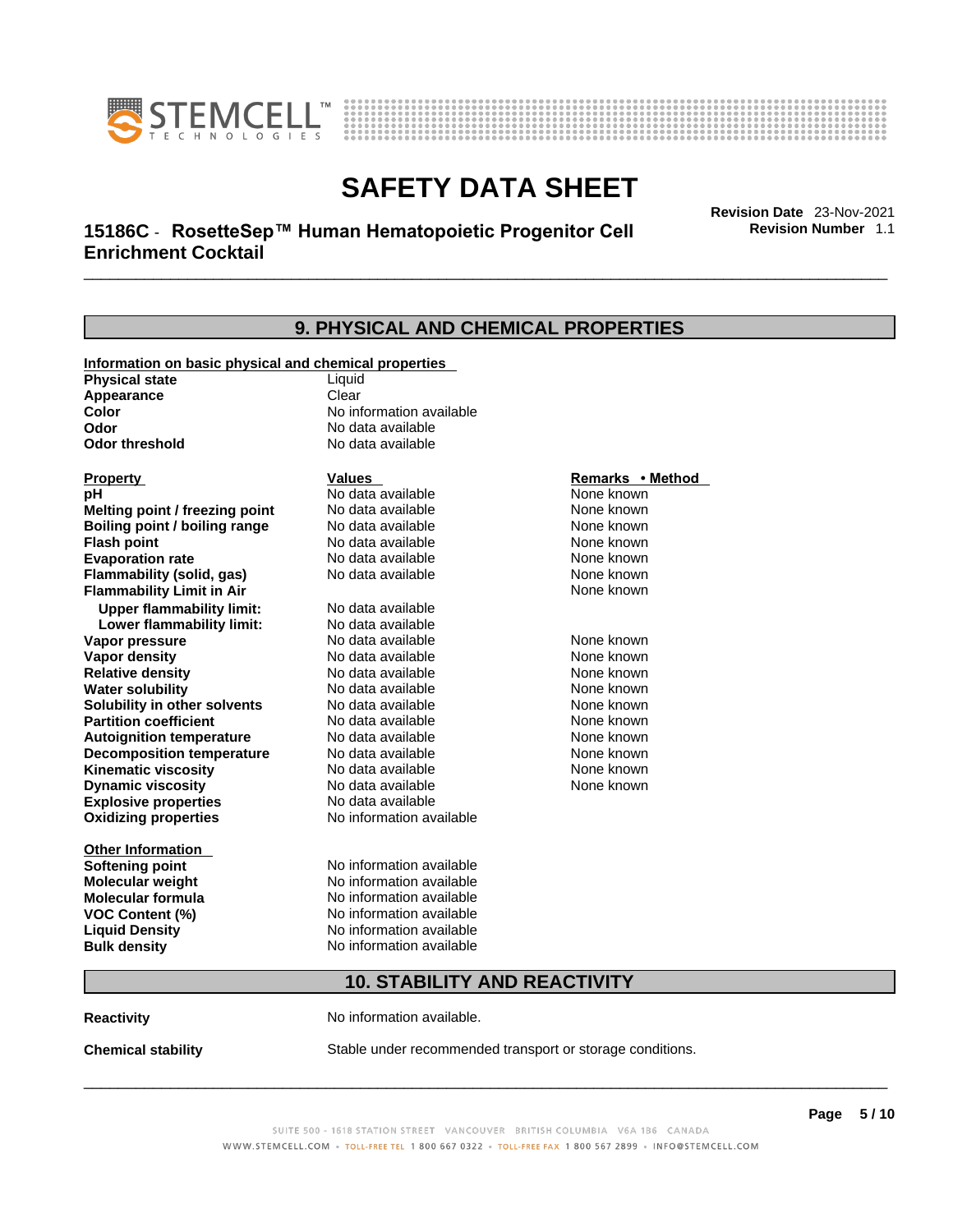



# \_\_\_\_\_\_\_\_\_\_\_\_\_\_\_\_\_\_\_\_\_\_\_\_\_\_\_\_\_\_\_\_\_\_\_\_\_\_\_\_\_\_\_\_\_\_\_\_\_\_\_\_\_\_\_\_\_\_\_\_\_\_\_\_\_\_\_\_\_\_\_\_\_\_\_\_\_\_\_\_\_\_\_\_\_\_\_\_\_\_\_\_\_ **Revision Date** 23-Nov-2021 **15186C** - **RosetteSep™ Human Hematopoietic Progenitor Cell Enrichment Cocktail**

**Revision Number** 1.1

| Possibility of hazardous reactions | None under normal processing.             |
|------------------------------------|-------------------------------------------|
| <b>Conditions to avoid</b>         | None known based on information supplied. |
| Incompatible materials             | None known based on information supplied. |

**Hazardous decomposition products** None known based on information supplied.

## **11. TOXICOLOGICAL INFORMATION**

### **Information on likely routes of exposure**

### **Product Information**

| Ingestion           | Specific test data for the substance or mixture is not available. |
|---------------------|-------------------------------------------------------------------|
| <b>Skin contact</b> | Specific test data for the substance or mixture is not available. |
| Eye contact         | Specific test data for the substance or mixture is not available. |
| <b>Inhalation</b>   | Specific test data for the substance or mixture is not available. |

**Symptoms** No information available.

**Numerical measures of toxicity**

**Acute toxicity**

**Unknown acute toxicity** 0 % of the mixture consists of ingredient(s) of unknown toxicity

0 % of the mixture consists of ingredient(s) of unknown acute oral toxicity

0 % of the mixture consists of ingredient(s) of unknown acute dermal toxicity

0 % of the mixture consists of ingredient(s) of unknown acute inhalation toxicity (gas)

0 % of the mixture consists of ingredient(s) of unknown acute inhalation toxicity (vapor)

0 % of the mixture consists of ingredient(s) of unknown acute inhalation toxicity (dust/mist) Product Information

### **Delayed and immediate effects as well as chronic effects from short and long-term exposure**

| <b>Skin</b><br>. . <i>.</i> .<br>.<br>COL.<br>TOSIOL<br>וומר<br>иноп | `available.<br>N0<br>-inforr<br>папоп |
|----------------------------------------------------------------------|---------------------------------------|
| Drod<br>nation<br>ш                                                  |                                       |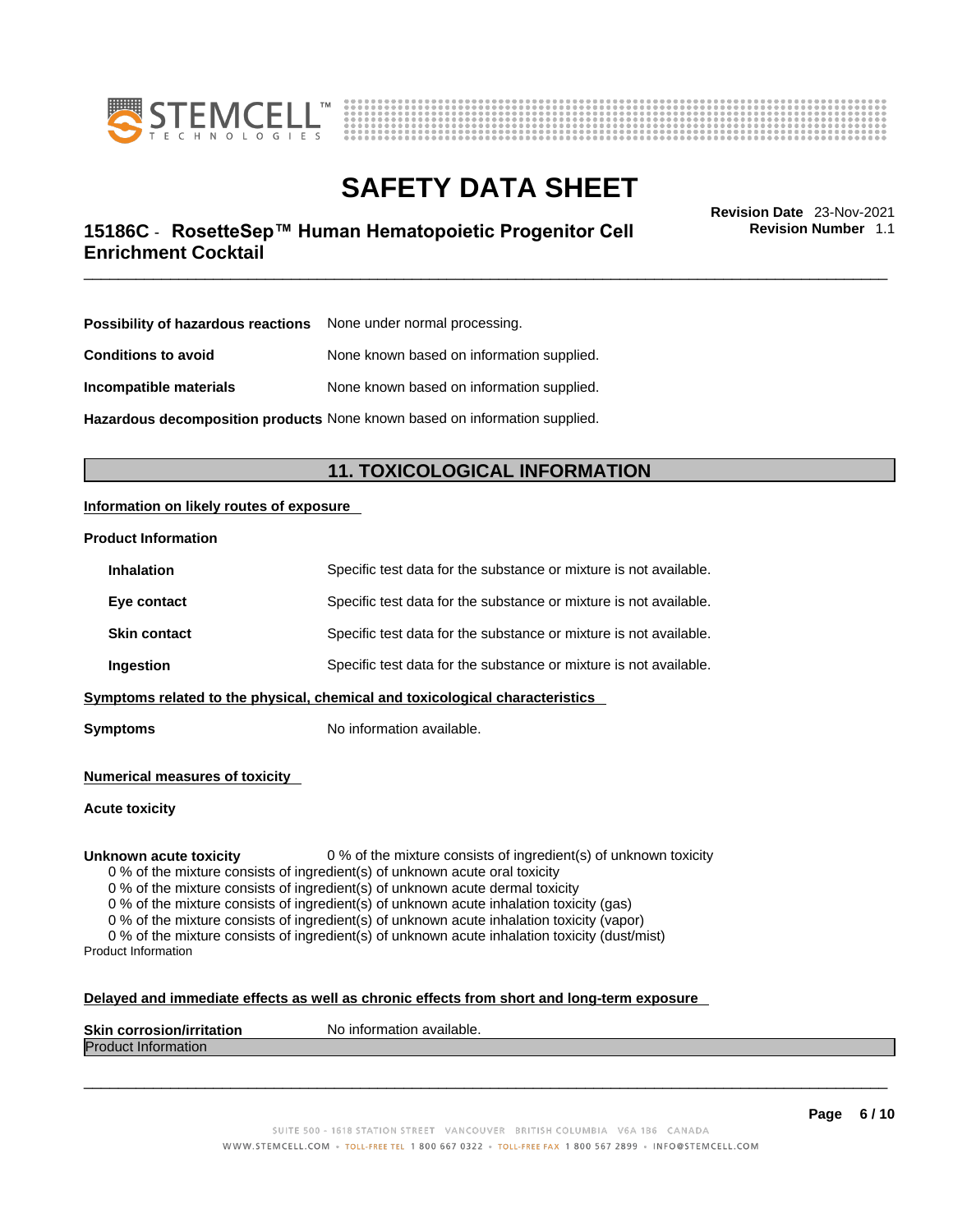

**Ecotoxicity** 



# **SAFETY DATA SHEET**

# \_\_\_\_\_\_\_\_\_\_\_\_\_\_\_\_\_\_\_\_\_\_\_\_\_\_\_\_\_\_\_\_\_\_\_\_\_\_\_\_\_\_\_\_\_\_\_\_\_\_\_\_\_\_\_\_\_\_\_\_\_\_\_\_\_\_\_\_\_\_\_\_\_\_\_\_\_\_\_\_\_\_\_\_\_\_\_\_\_\_\_\_\_ **Revision Date** 23-Nov-2021 **15186C** - **RosetteSep™ Human Hematopoietic Progenitor Cell Enrichment Cocktail**

**Revision Number** 1.1

| Serious eye damage/eye irritation<br>No information available.  |                            |  |
|-----------------------------------------------------------------|----------------------------|--|
| <b>Product Information</b>                                      |                            |  |
| Respiratory or skin sensitization<br><b>Product Information</b> | No information available.  |  |
|                                                                 |                            |  |
| Germ cell mutagenicity                                          | No information available.  |  |
| <b>Product Information</b>                                      |                            |  |
| Carcinogenicity                                                 | No information available.  |  |
| <b>Reproductive toxicity</b>                                    | No information available.  |  |
|                                                                 | <b>Product Information</b> |  |
| <b>STOT - single exposure</b>                                   | No information available.  |  |
|                                                                 | <b>Product Information</b> |  |
| <b>STOT - repeated exposure</b>                                 | No information available.  |  |
|                                                                 | <b>Product Information</b> |  |
| <b>Aspiration hazard</b>                                        | No information available.  |  |

# **12. ECOLOGICAL INFORMATION**

| ECOLOXICITY<br><b>Product Information</b>                         |                                    |  |  |  |
|-------------------------------------------------------------------|------------------------------------|--|--|--|
| No information available.<br><b>Persistence and degradability</b> |                                    |  |  |  |
| <b>Bioaccumulation</b>                                            | There is no data for this product. |  |  |  |
| Other adverse effects                                             | No information available.          |  |  |  |

## **13. DISPOSAL CONSIDERATIONS**

| Waste treatment methods                |                                                                                                                    |
|----------------------------------------|--------------------------------------------------------------------------------------------------------------------|
| Waste from residues/unused<br>products | Dispose of in accordance with local regulations. Dispose of waste in accordance with<br>environmental legislation. |
| Contaminated packaging                 | Do not reuse empty containers.                                                                                     |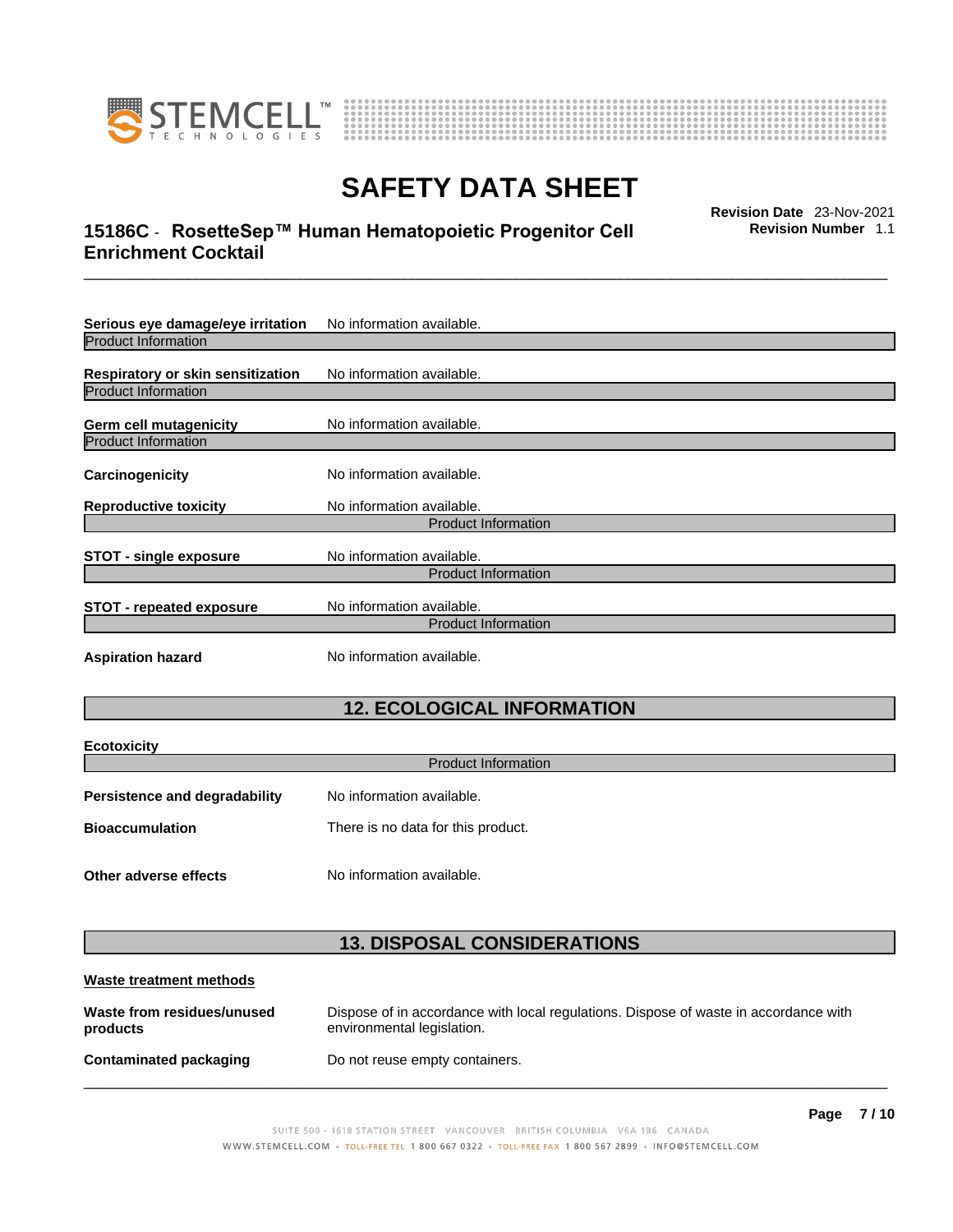



**Revision Number** 1.1

# \_\_\_\_\_\_\_\_\_\_\_\_\_\_\_\_\_\_\_\_\_\_\_\_\_\_\_\_\_\_\_\_\_\_\_\_\_\_\_\_\_\_\_\_\_\_\_\_\_\_\_\_\_\_\_\_\_\_\_\_\_\_\_\_\_\_\_\_\_\_\_\_\_\_\_\_\_\_\_\_\_\_\_\_\_\_\_\_\_\_\_\_\_ **Revision Date** 23-Nov-2021 **15186C** - **RosetteSep™ Human Hematopoietic Progenitor Cell Enrichment Cocktail**

## **14. TRANSPORT INFORMATION**

| <b>DOT</b>  | Not regulated |
|-------------|---------------|
| <u>TDG</u>  | Not regulated |
| MEX         | Not regulated |
| ICAO (air)  | Not regulated |
| IATA        | Not regulated |
| <b>IMDG</b> | Not regulated |
| RID         | Not regulated |
| <b>ADR</b>  | Not regulated |
| <b>ADN</b>  | Not regulated |

## **15. REGULATORY INFORMATION**

| <b>International Inventories</b> |                 |
|----------------------------------|-----------------|
| TSCA                             | Complies        |
| <b>DSL/NDSL</b>                  | Complies        |
| <b>EINECS/ELINCS</b>             | Complies        |
| ENCS                             | Does not comply |
| <b>IECSC</b>                     | Complies        |
| KECL                             | Complies        |
| PICCS                            | Complies        |
| AICS                             | Complies        |
|                                  |                 |

 **Legend:** 

 **TSCA** - United States Toxic Substances Control Act Section 8(b) Inventory

 **DSL/NDSL** - Canadian Domestic Substances List/Non-Domestic Substances List

 **EINECS/ELINCS** - European Inventory of Existing Chemical Substances/European List of Notified Chemical Substances

- **ENCS**  Japan Existing and New Chemical Substances
- **IECSC**  China Inventory of Existing Chemical Substances
- **KECL**  Korean Existing and Evaluated Chemical Substances
- **PICCS**  Philippines Inventory of Chemicals and Chemical Substances
- **AICS**  Australian Inventory of Chemical Substances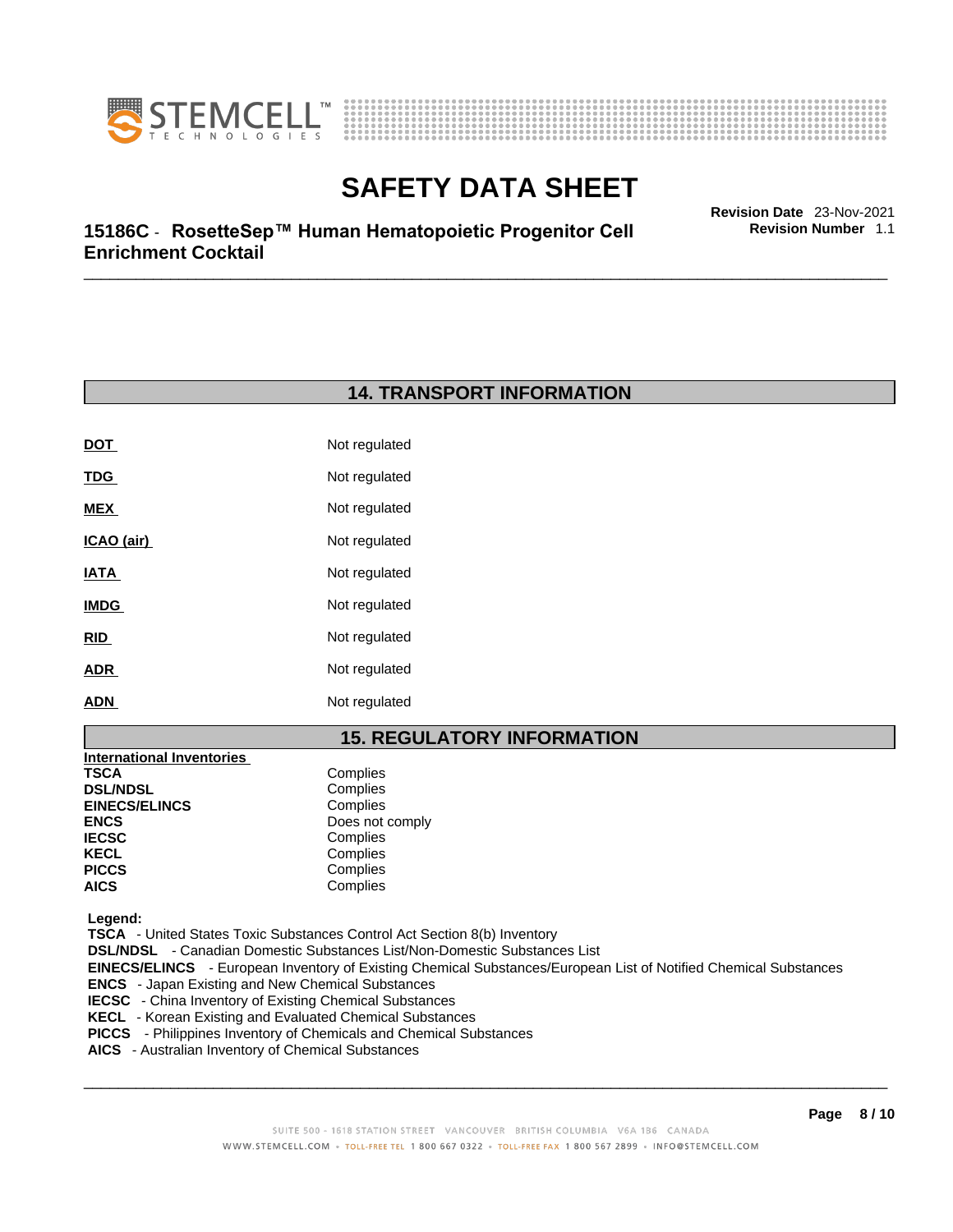



# \_\_\_\_\_\_\_\_\_\_\_\_\_\_\_\_\_\_\_\_\_\_\_\_\_\_\_\_\_\_\_\_\_\_\_\_\_\_\_\_\_\_\_\_\_\_\_\_\_\_\_\_\_\_\_\_\_\_\_\_\_\_\_\_\_\_\_\_\_\_\_\_\_\_\_\_\_\_\_\_\_\_\_\_\_\_\_\_\_\_\_\_\_ **Revision Date** 23-Nov-2021 **15186C** - **RosetteSep™ Human Hematopoietic Progenitor Cell Enrichment Cocktail**

**Revision Number** 1.1

### **US Federal Regulations**

### **SARA 313**

Section 313 of Title III of the Superfund Amendments and Reauthorization Act of 1986 (SARA). This product does not contain any chemicals which are subject to the reporting requirements of the Act and Title 40 of the Code of Federal Regulations, Part 372.

### **CWA** (Clean Water Act)

This product does not contain any substances regulated as pollutants pursuant to the Clean Water Act (40 CFR 122.21 and 40 CFR 122.42).

### **CERCLA**

This material, as supplied, does not contain any substances regulated as hazardous substances under the Comprehensive Environmental Response Compensation and Liability Act (CERCLA) (40 CFR 302) or the Superfund Amendments and Reauthorization Act (SARA) (40 CFR 355). There may be specific reporting requirements at the local, regional, or state level pertaining to releases of this material.

### **US State Regulations**

### **California Proposition 65**

This product does not contain any Proposition 65 chemicals.

### **U.S. State Right-to-Know Regulations**

### **US State Regulations**

| Chemical name            | New Jersey | <b>Massachusetts</b> | Pennsylvania |
|--------------------------|------------|----------------------|--------------|
| Water                    |            |                      |              |
| 7732-18-5                |            |                      |              |
| Sodium Phosphate Dibasic |            |                      |              |
| 7558-79-4                |            |                      |              |

### **U.S. EPA Label Information**

### **EPA Pesticide Registration Number** Not applicable